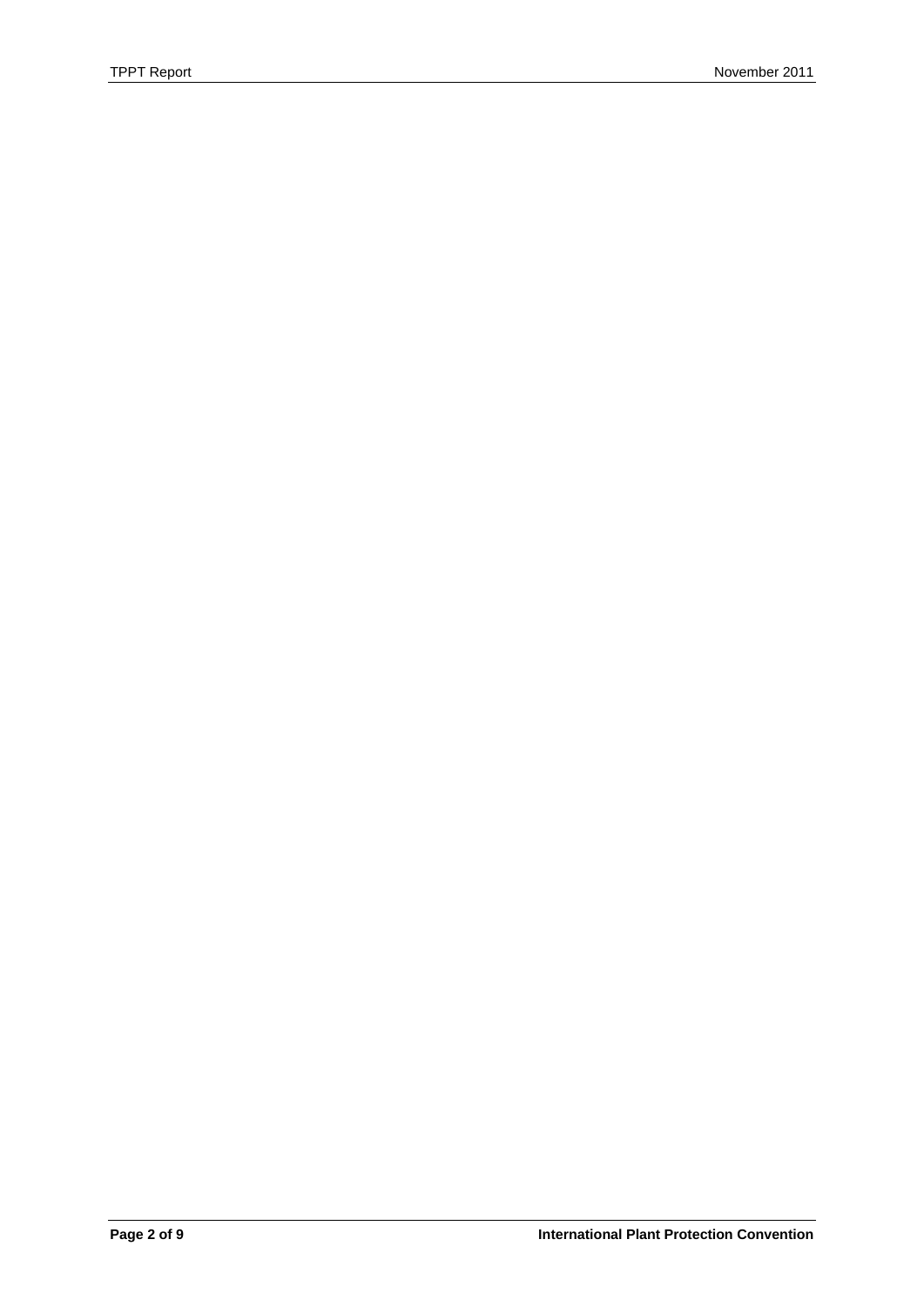## **1. OPENING OF THE MEETING**

#### **1.1 Orientation Refresher for GoToTraining**

Before beginning the meeting, the IPPC Secretariat gave a brief overview/refresher of the virtual meeting software connection program Go-To-Meeting (GTM) via the training tool GoToTraining and also noted the etiquette and ground rules for participants to follow during the meeting.

#### **1.2 Welcome by the IPPC Secretariat**

The IPPC Secretariat welcomed the participants to the meeting. In attendance were three members of the Technical Panel on Phytosanitary Treatments (TPPT), the Steward of the TPPT and the two IPPC Secretariat Leads. One panel member was unable to attend due to problems with the internet connection. Two other members were unable to attend due to previous engagements.

The Secretariat will aim to resolve these technical and logistical issues before the next virtual meeting so that all members are able to participate.

The Secretariat noted the purpose of the meeting was to finalize the TPPT response to member comments regarding the draft phytosanitary treatment *Vapour heat treatment for* Bactrocera cucurbitae *on* Cucumis melo *var.* reticulatus (2006-110) and to review the 2012 TPPT work plan.

The panel approved the agenda (see appendix 1 to this report) and reviewed the documents list (see appendix 2 to this report).

#### **1.3 Introductions**

The meeting participants introduced themselves and agreed to update their contact information on the IPP if necessary (see appendix 3 to this report).

## **2. UPDATES FROM THE 2011 NOVEMBER SC MEETING**

The TPPT Steward gave a brief verbal update of the 2011 November Standards Committee (SC) Meeting, noting that the draft treatment *Heat treatment of wood packaging material using dielectric heating* (2007-114) will be sent to the SC-7 Working Group in May 2012 along with the draft ISPM *Revision of Annex 1 to ISPM 15:2009 Regulation of wood packaging material in international trade: Guidelines for heat treatment* (2006-011). The Secretariat Leads also reviewed the continuing of TPPT Membership as decided by the SC.

The Secretariat will send, via email, a written version of the update to all TPPT members.

#### **3. DISCUSSION: RESPONSES TO MEMBER COMMENTS**

#### **3.1 Vapour heat treatment for** *Bactrocera cucurbitae* **on** *Cucumis melo* **var.** *reticulatus* **(2006-110)**

The TPPT discussed the substantial comments and responses, noting that many of the member comments suggested supplementary operational information be included in the treatment. The panel determined that operational issues and details are more suitable in a guidance document, which the TPPT is currently developing, though will not be completed in time to accompany the treatment to an SC e-decision.

The Panel agreed that the TPPT lead, with help from another TPPT member, will finalize the TPPT responses to member comments. The TPPT will meet virtually in early December 2011 to review and approve the comments. Once the TPPT approves the treatment and responses to member comments,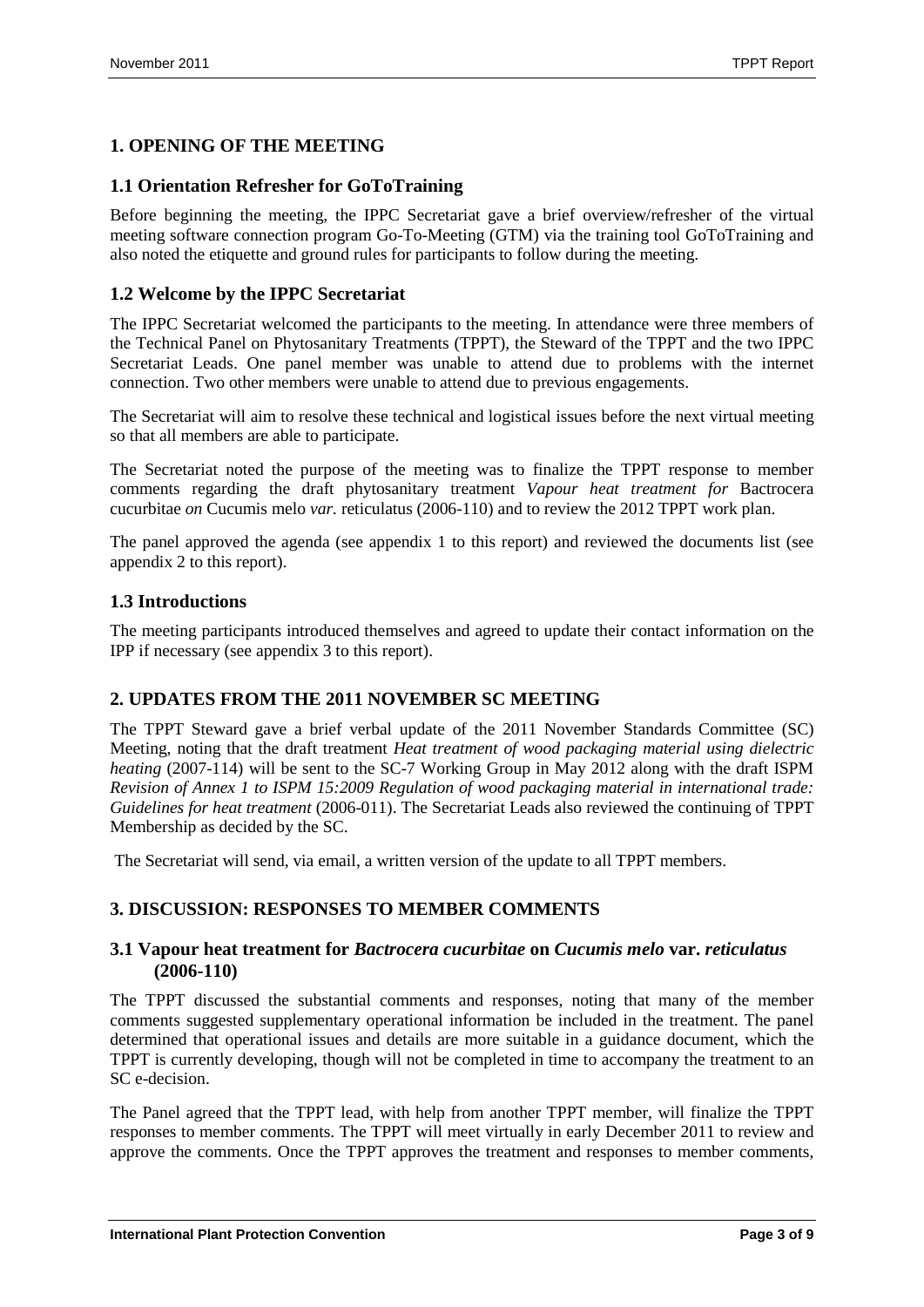the Secretariat will submit the treatment, along with the TPPT responses to the member comments, to the SC for approval via e-decision.

#### **4. 2012 TPPT PLANNING**

#### **4.1 TPPT Medium Term Topics and Priorities**

The panel reviewed the TPPT Medium Term Topics and Priorities that were developed at the 2010 July meeting in Kyoto, Japan. The Secretariat noted the outstanding items, which the TPPT will continue developing to submit to the SC before the 2012 May SC meeting.

#### **4.1.1 Discussion document on guidance for submitting treatments regarding soil and growing media associated with plants**

Some panel members noted that this discussion document needed more guidance for the submitters during a call for treatments, such as things to consider when developing a treatment in response to a call. The panel members will submit their comments to the TP leads for this discussion document via email, copying the Secretariat TPPT Leads and steward.

#### **4.1.2 Develop guidance for NPPOs as a Guidance document/Checklist**

The Secretariat lead noted that SC approved the TPPT to continue providing guidance documents. The panel was informed that the actual approval process for guidance documents has not been approved by the SC, but that once the TPPT develops and agrees to the guidance documents, they will submit them to the SC, who will determine what action to take with them.

One panel member noted that there is no template to follow for these documents and that the format of all four of the treatment guidance documents varied. The panel concluded that, because the drafts are still in a draft state, to refer to the more complete drafts and to include the pertinent information regarding operational issues.

The panel also noted that, to have more productive virtual meetings, the panel should only discuss substantial issues at these virtual meetings. It was also noted that the guidance documents should focus on operational issues, which will address many member comments.

The panel members will submit their comments to the relevant TP leads for these guidance documents via email, copying the Secretariat TPPT Leads and steward.

#### **4.1.3 Guidance Document: TPPT Criteria for Treatment Evaluation**

The panel noted that this document won't be submitted for approval by the SC because it is intended as an internal TPPT reference document and should be treated as a living document. The panel members will submit their comments to the TP lead for this guidance documents via email, copying the Secretariat TPPT Leads and steward.

#### **4.1.4 Discussion paper on a position on hot air treatment for multiple insects, fruits, etc.**

The panel members will submit their comments to the TP leads for this discussion document via email, copying the Secretariat TPPT Leads and steward.

#### **4.2 TPPT 5-year plan (Table 2)**

The Secretariat reviewed the TPPT 5-year work plan. The panel noted that the calls proposed for 2010 (fruit flies), 2011 (soil and growing media) and 2012 (irradiation treatments) should be the next treatments to be called. The Secretariat noted that there would be no call for treatments for wood packaging material until the draft ISPM *Revision of ISPM 15 (Regulation of wood packaging material in international trade): Criteria for treatments for wood packaging material in international trade* (2006-010) is adopted by the CPM.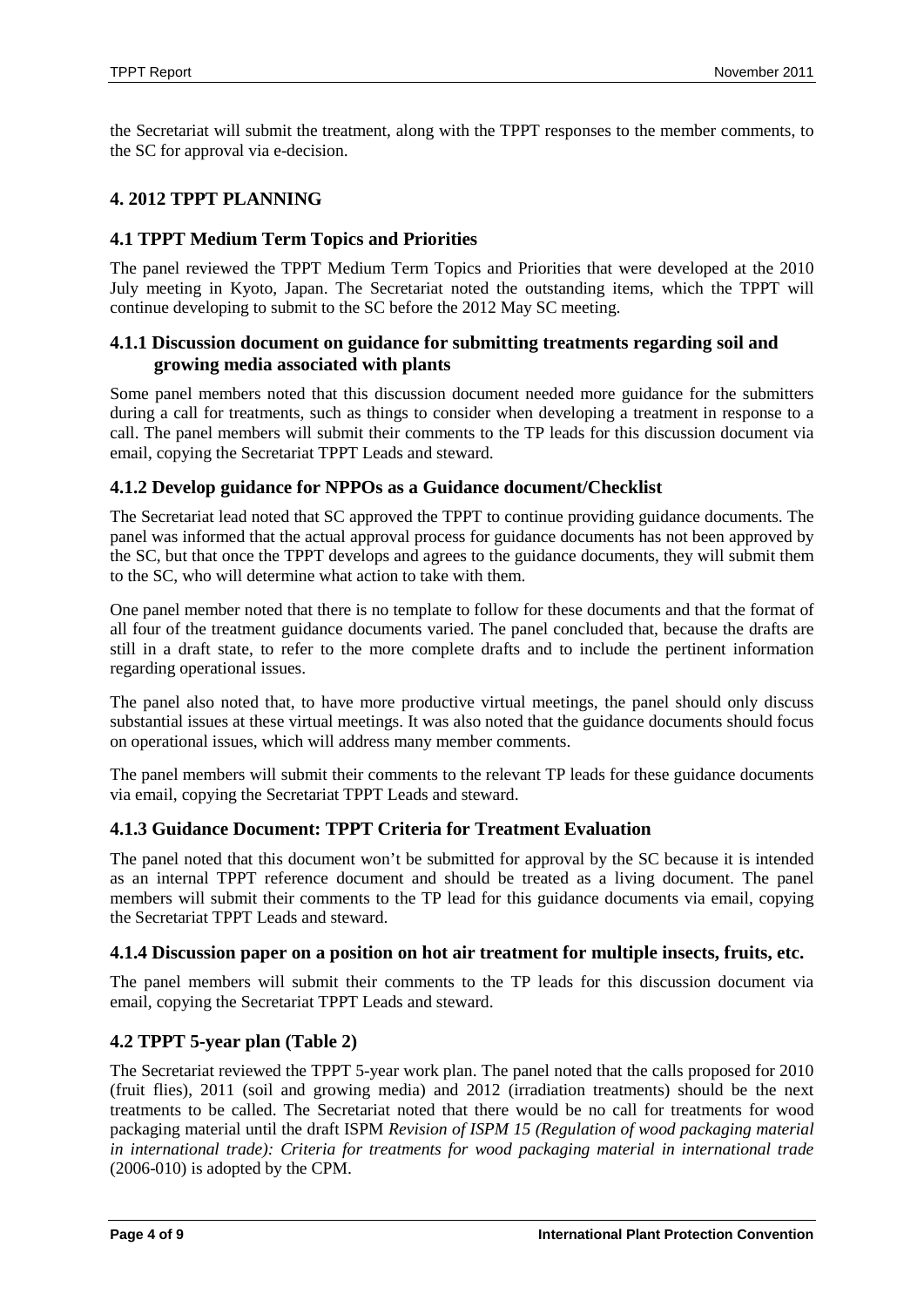#### **4.3 List of topics for IPPC standards relevant to the TPPT (as of October 2011)**

The Secretariat noted that the final letters requesting more information from the submitters had not been sent. The panel noted that the letters should explicitly say that if no information or update on current research is received by the date in the letter, the treatment will be proposed for deletion by the SC at its May 2012 meeting. It was also noted to include in the letters a statement that, if there is ongoing research regarding the treatment, then an estimated time of completion be sent to the Secretariat so the TPPT can plan its 2012 work.

## **5. RECOMMENDATIONS TO THE SC**

There were no recommendations to the SC.

#### **6. OTHER BUSINESS**

There was no other business discussed.

### **7. FOLLOW-UP ACTIONS FOR NEXT TPPT VIRTUAL MEETING**

The panel will finalize the TPPT responses to member comments on the draft *Vapour heat treatment for* Bactrocera cucurbitae *on* Cucumis melo *var. reticulatus* (2006-110) at its next virtual meeting.

#### **8. CLOSE OF THE MEETING**

The TPPT agreed that upcoming virtual meetings will take place in late November or early December 2011. The IPPC Secretariat will select a date. The Secretariat proposed a change in time by 12 hours so that all members have the opportunity to meet at a time that is not very early in the morning or very late in the evening. All members present agreed to this proposal.

The TPPT members will also adopt outstanding virtual meeting reports via email.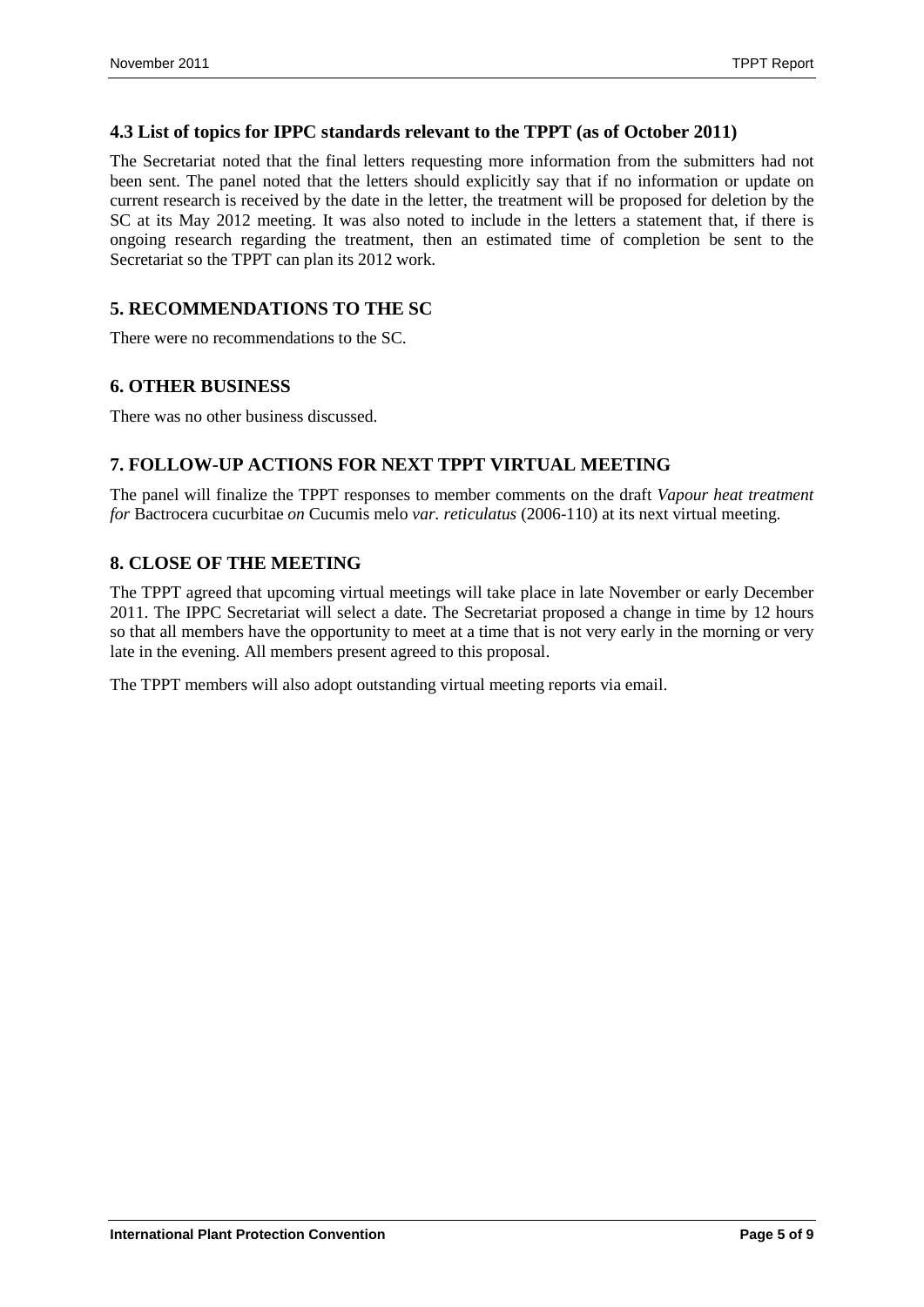# **APPENDIX 1 – Agenda**

| <b>AGENDA ITEM</b>                                                                                                            | <b>DOCUMENT NO.</b> | <b>PRESENTER</b>                  |
|-------------------------------------------------------------------------------------------------------------------------------|---------------------|-----------------------------------|
| 1. Opening of the meeting                                                                                                     |                     |                                   |
| 1.1 Orientation Refresher for GoToTraining                                                                                    | 2011_TPPT_Nov_04    | <b>DUBON</b>                      |
| 1.2 Welcome by the IPPC Secretariat                                                                                           | 2011_TPPT_Nov_01    | <b>ZETTLER</b>                    |
|                                                                                                                               | 2011_TPPT_Nov_02    |                                   |
| 1.3 Introductions                                                                                                             | 2011_TPPT_Nov_03    | <b>ZETTLER</b>                    |
| 2. Secretariat Maintenance                                                                                                    |                     | <b>ZETTLER</b>                    |
| 3. Discussion: Responses to Member Comments                                                                                   |                     | <b>ZETTLER</b>                    |
| 3.1 Vapour heat treatment for Bactrocera cucurbitae on<br>Cucumis melo var. reticulatus (2006-110)                            | 2006-110            | <b>WANG</b>                       |
| Steward's Response to Comments<br>❖                                                                                           | 2011_TPPT_Nov_06    | <b>WANG</b>                       |
| 4. 2012 TPPT Planning                                                                                                         | 2011_TPPT_Nov_05    | <b>ZETTLER</b>                    |
| 4.1 TPPT Medium Term Topics and Priorities (Table 1)                                                                          | 2011_TPPT_Nov_05    | <b>ZETTLER</b>                    |
| 4.1.1 Discussion document on guidance for submitting<br>treatments regarding soil and growing media<br>associated with plants | 2011_TPPT_Nov_08    | <b>CANNON/ JESSUP</b>             |
| 4.1.2 Develop guidance for NPPOs as a Guidance<br>document/Checklist                                                          |                     | <b>ZETTLER</b>                    |
| <b>Cold Treatments</b><br>❖                                                                                                   | 2011_TPPT_Nov_09    | JESSUP/ WILLINK/<br><b>BAXTER</b> |
| Vapour Heat Treatments<br>❖                                                                                                   |                     | PARK (MIZOBUCHI)                  |
| <b>Forced Air Heat Treatments</b><br>❖                                                                                        | 2011_TPPT_Nov_10    | <b>ORMSBY</b>                     |
| <b>Hot Water Treatments</b><br>❖                                                                                              |                     | CANNON/WOOD                       |
| 4.1.3 Guidance Document: TPPT Criteria for Treatment<br>Evaluation                                                            | 2011_TPPT_Nov_07    | <b>ORMSBY</b>                     |
| 4.1.4 Discussion paper on a position on hot air treatment<br>for multiple insects, fruits, etc.                               |                     | <b>JESSUP</b>                     |
| 4.2 TPPT 5-year plan (Table 1)                                                                                                | 2011_TPPT_Nov_05    | <b>ZETTLER</b>                    |
| 4.3 List of topics for IPPC standards relevant to the TPPT (as<br>of October 2011) (Table 3)                                  | 2011_TPPT_Nov_05    | ZETTLER                           |
| 5. Recommendations to the SC (if applicable)                                                                                  |                     | <b>ZETTLER</b>                    |
| 6. Other business                                                                                                             |                     | <b>ZETTLER</b>                    |
| 7. Follow-up Actions for next TPPT Virtual Meeting                                                                            |                     | <b>ZETTLER</b>                    |
| 8. Close of the meeting                                                                                                       |                     | <b>ZETTLER</b>                    |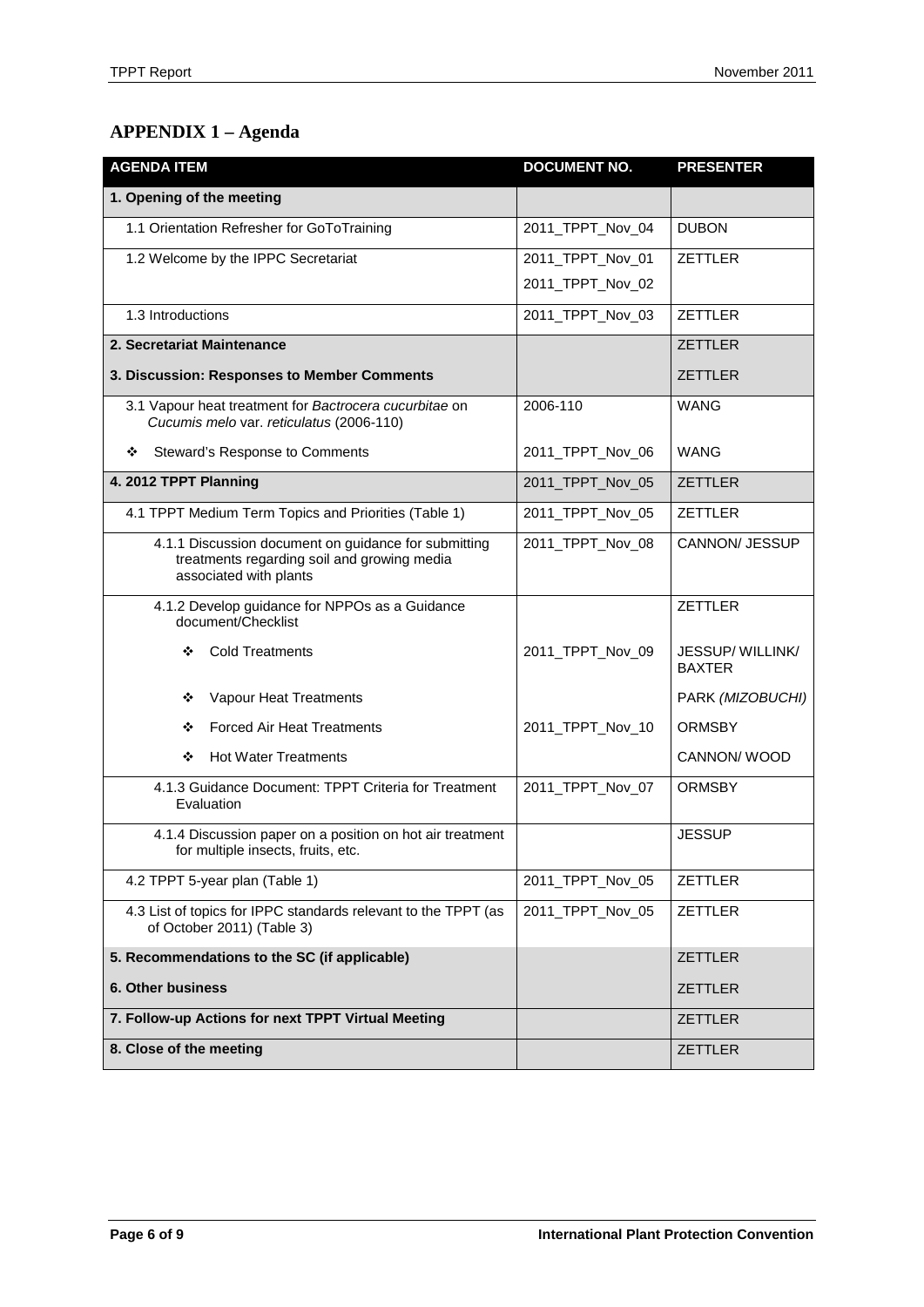# **APPENDIX 2 – Documents List**

| <b>DOCUMENT NUMBER</b>             | <b>AGENDA</b><br><b>ITEM</b> | <b>DOCUMENT TITLE</b><br>(PREPARED BY)                                                                                                   | <b>DATE POSTED /</b><br><b>DISTRIBUTED</b> |
|------------------------------------|------------------------------|------------------------------------------------------------------------------------------------------------------------------------------|--------------------------------------------|
| <b>Draft ISPMs</b>                 |                              |                                                                                                                                          |                                            |
| 2006-110                           | 03.2                         | Draft ISPM: Vapour heat treatment for<br>Bactrocera cucurbitae on Cucumis melo var.<br>reticulatus (2006-110) (WANG)                     | 2011-10-25                                 |
| <b>All Other Meeting Documents</b> |                              |                                                                                                                                          |                                            |
| 2011_TPPT_Nov_01                   | 01.2                         | Agenda (DUBON)                                                                                                                           |                                            |
| 2011_TPPT_Nov_02                   | 01.2                         | Documents List (DUBON)                                                                                                                   |                                            |
| 2011_TPPT_Nov_03                   | 01.3                         | Participants List (DUBON)                                                                                                                | 2011-10-25                                 |
| 2011 TPPT Nov 04                   | 01.1                         | Virtual meeting information (DUBON)                                                                                                      | 2011-10-25                                 |
| 2011 TPPT Nov 05                   | 06                           | 2012 TPPT Planning (DUBON)                                                                                                               | 2011-10-25                                 |
| 2011 TPPT Nov 06                   | 03.2                         | Steward's Response to Comments: Vapour heat<br>treatment for Bactrocera cucurbitae on Cucumis<br>melo var. reticulatus (2006-110) (WANG) | 2011-10-25                                 |
| 2011 TPPT Nov 07                   | 04.1.3                       | Guidance Document: TPPT Criteria for<br><b>Treatment Evaluation (ORMSBY)</b>                                                             | 2011-10-25                                 |
| 2011_TPPT_Nov_08                   | 04.1.1                       | Discussion document on guidance for submitting<br>treatments regarding soil and growing media<br>associated with plants (CANNON/JESSUP)  | 2011-11-02                                 |
| 2011_TPPT_Nov_09                   | 04.1.2                       | Develop guidance for NPPOs as a Guidance<br>document/Checklist: Cold Treatments (JESSUP/<br>WILLINK/BAXTER)                              | 2011-11-02                                 |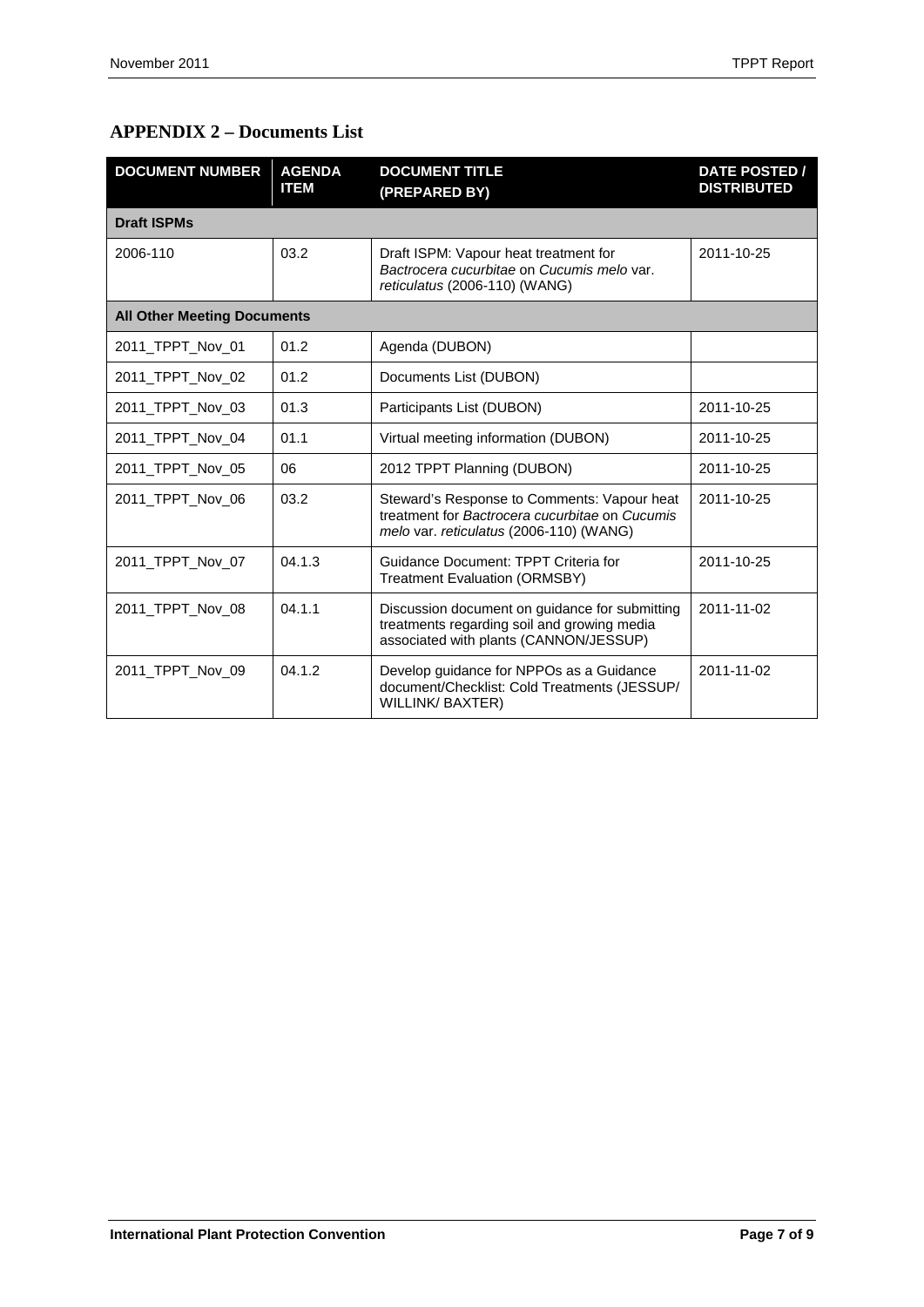# **APPENDIX 3 – Participants List**

| <b>Participant</b><br>role | Name, mailing, address, telephone                                                                                                                                                                                                                                                                   | <b>Email address</b>                              | <b>Term</b><br>expires |
|----------------------------|-----------------------------------------------------------------------------------------------------------------------------------------------------------------------------------------------------------------------------------------------------------------------------------------------------|---------------------------------------------------|------------------------|
| <b>Steward</b>             | Mr Antarjo DIKIN<br>Director<br>Applied Research Institute of Agricultural<br>Quarantine<br>Kab. Bekasi 17520, West Java<br><b>INDONESIA</b><br>Mob: +62 813 99155774<br>Tel: +62 21 82618923                                                                                                       | antario dikin@yahoo.com;<br>buttmkp@deptan.go.id; | <b>NA</b>              |
| <b>Member</b>              | Mr Michael ORMSBY<br>Senior Adviser, Plant Risk Analysis<br><b>Biosecurity New Zealand</b><br>Ministry of Agriculture & Forestry<br>P.O Box 2526,<br>Wellington,<br><b>NEW ZEALAND</b><br>Tel: +64 4 8940486                                                                                        | Michael.Ormsby@maf.govt.nz;                       | $2013 -$<br>1st Term   |
| <b>Member</b>              | Mr Scott <b>WOOD</b><br>Center for Plant Health Science<br>Technology<br><b>Plant Protection and Quarantine</b><br>Animal and Plant Health Inspection<br>Service<br>U.S. Department of Agriculture<br>1730 Varsity Drive, Suite 400<br>Raleigh, NC 27606-5202<br><b>USA</b><br>Tel: +1 919 855 7451 | Scott. Wood@aphis.usda.gov;                       | $2013 -$<br>1st Term   |
| <b>Member</b>              | Mr Wang YUEJIN<br>Institute of Inspection Technology and<br>Equipment<br>Chinese Academy of Inspection and<br>Quarantine<br>No. 241 Huixinli, Chaoyang District,<br><b>Beijing 100029</b><br><b>CHINA</b><br>Tel: +86 10 64934647                                                                   | wangyuejin@263.net.cn;                            | $2013 -$<br>1st Term   |